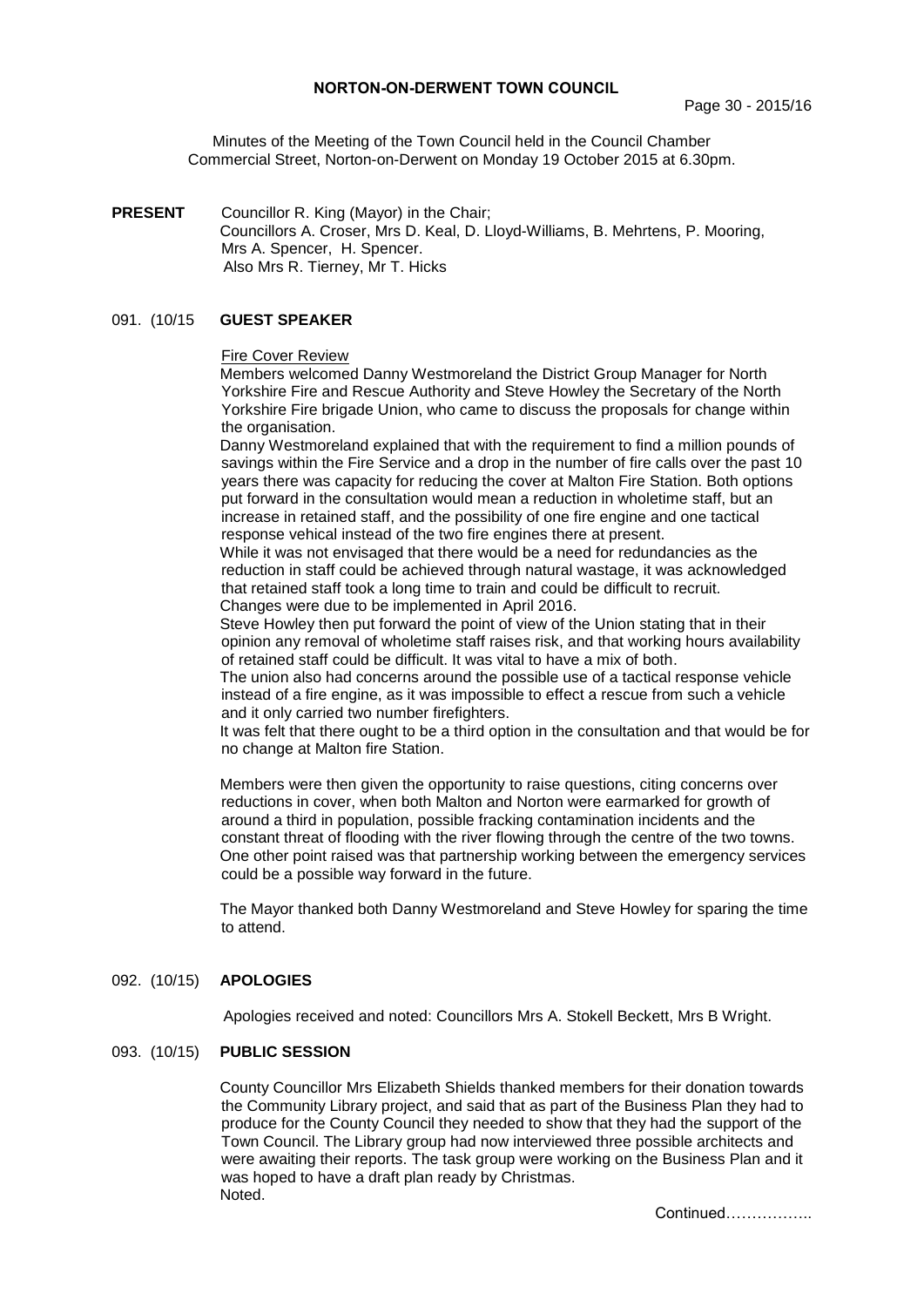# 093. (10/15) **PUBLIC SESSION** (continued)

District Councillor Luke Ives apologised for missing the last few Town Council meetings and brought members up to date on the Whitewall Quarry planning application, which had been refused. He felt that this should now stop any further developments on that site.

He also expressed disappointment at the lack of progress with the proposed development on Beverley Road, as this site had the land for a new Primary School. While the present Primary School was set to expand on to the Brooklyn Site, the North Yorkshire Executive had agreed to invest a further amount of money bringing the total to 10 million pounds which would keep the Beverley Road site an option. Noted.

District Councillor Keane Duncan informed members that the contract with GMI Holbeck for the sale of Wentworth Street Car Park had been passed for renewal at the full meeting of the District Council. While the vote had been very close only being passed by one vote, due to the fact this item had been so late in being debated and some District Council members had left the meeting prior to the vote being taken, he was hoping to put forward a requisition to have the decision looked at again. He also informed members that following a meeting with Mr Marr the Highway Area Manager an agreement had been made to move the chicane on Beverley Road further back from the entrance to the town, although there was no timetable for the work at present. Noted.

# 094. (10/15) **DECLARATIONS OF INTEREST**

Councillor Mrs Keal declared an Interest in agenda item 2 Fire Service Review, and in Agenda Item 11, St Nicholas Street car park lease of car parking spaces.

#### 095. (10/15) **CONFIRMATION OF MINUTES**

RESOLVED that the Minutes of the Town Council meeting held on Monday, 21 September 2015 (Minutes 072 to 090 inclusive) be confirmed and signed by the Chairman.

# 096. (10/15) **CLERK'S REPORT**

 (a) Ryedale District Council – Local Plan Sites Document To inform members that the District Council consultation to assist in the preparation of the Local Plan Sites Document had been delayed, it was now expected towards the end of this month.

As soon as the details of the consultation arrived members would be informed.

(b) Council Vacancies

To inform members that the Council was now able to co-opt to fill the two vacancies in Norton East Ward.

The notice asking for candidates had been placed in the Noticeboard and on the Website and Facebook page.

(c) Eastfield Allotments

To inform members that the track to the bottom half of the allotments adjacent to Bright Steels, had been repaired. With the opportunity to purchase tarmac plainings at a reasonable rate the Clerk had taken the decision to use her delegated power to make good the track.

 (d) North Yorkshire County Council – Mineral and Waste Local Plan The County Council Mineral and Waste team would be holding a drop in event, for members of the public to discuss the proposed policies that were to guide decisions on waste and mineral planning applications up to 2030. The event was to be held on Tuesday 24 November 2015, it would be here in the Council Chamber and would run from 1.00pm to 7.00pm

Continued……………..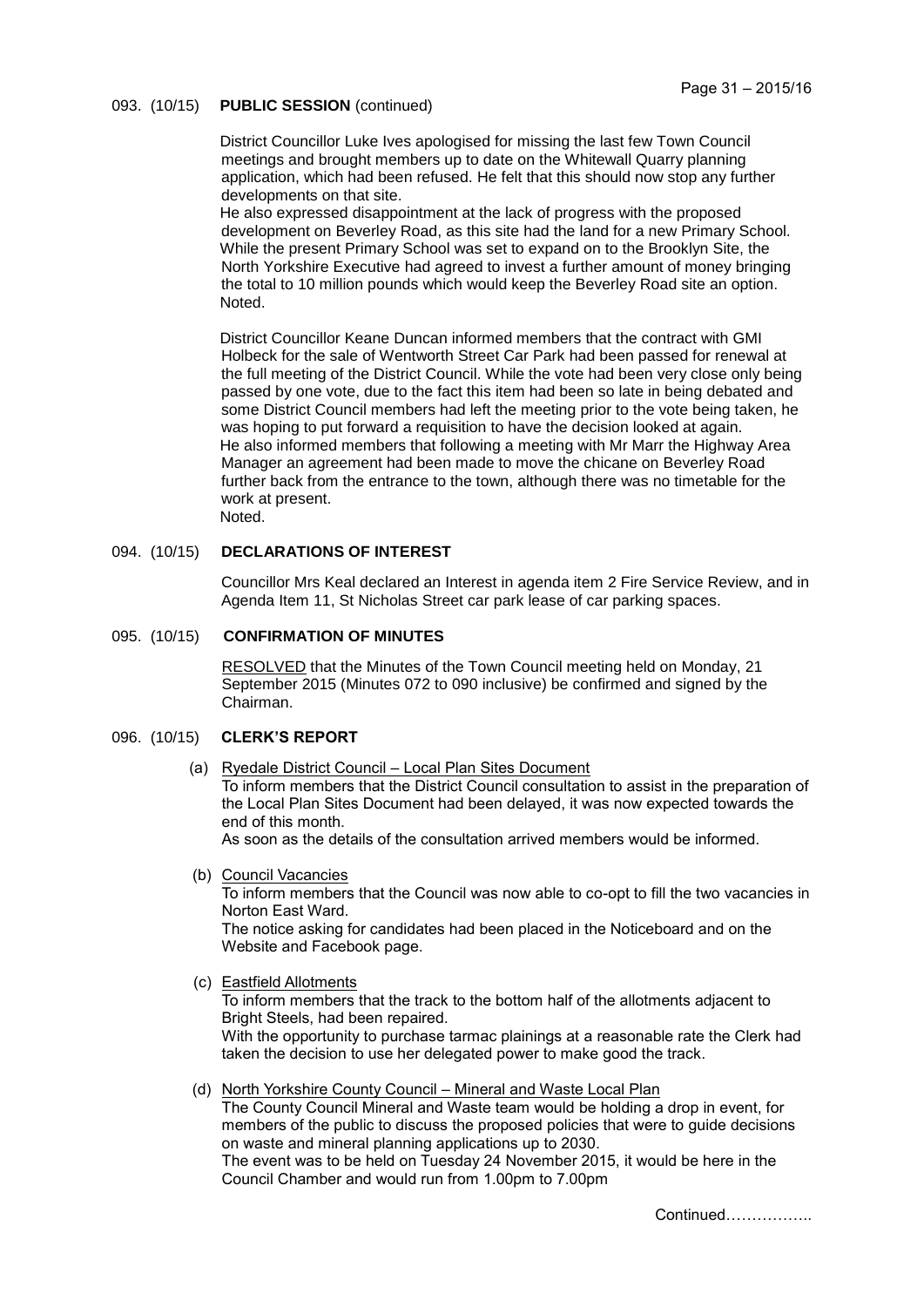# 096. (10/15) **CLERK'S REPORT** (continued)

#### (e) Pest Control

Due to there being a wasp nest in the cavity wall above the entrance door to the Chamber, Ryeslay Pest Control were called in. This was dealt with speedily and efficiently, however they also had to revisit King George playing field as moles had returned.

## Ryedale market Towns Promotion

Received from Jos Holmes of Ryedale District Council, the notes from the July meeting of the Ryedale Market Towns Group.

Updates from that meeting were as follows:

- Kirkbymoorside Town Map board in the process of being designed;
- Norton also having a Town Map board;
- Ryedale Market Towns leaflet to be renewed for the 2015/16 season as part of the Welcome to North Yorkshire suite of leaflets for the Moors and Coast area. Should be produced in January 2016;
- A separate PR arrangement will be made to specifically promote the Ryedale Market Towns this year. This would hopefully start with a Christmas campaign;
- Unfortunately the E bike application had not been successful, the Raising Cycling in Ryedale group would continue to look at how this might be delivered;
- Looking at iFootpaths app for walking routes around and between the market towns.

Anyone with issues that needed to be discussed could they please contact Jos Holmes, next meeting probably in February 2016.

(f) Malton & Norton Neighbourhood Plan

To inform the members of the Neighbourhood Plan Steering Group that the next meeting was being held on Tuesday 3 November 2015 here in the Council Chamber at 6.30pm.

 (g) Ryedale District Council – Parish Liaison Meeting To inform members that the Parish Liaison meeting was being held on Wednesday 21 October 2015 at 7.00pm at Ryedale House.

# 097. (10/15) **TOWN MAYOR'S REPORT**

(a) Pride of Malton and Norton Awards

The Mayor reported that he had been honoured to sit on the panel of judges for the awards which he had found very interesting. It had reinforced his belief on just how much the community relies on voluntary help.

The prize giving of the awards was due to be held at The Lodge Hotel on Saturday 24 October 2015, should anyone wish to attend.

(b) Acorn Community Care

The Mayor reported that Acorn Community Care would be holding a Christmas Party on Friday 11 December 2015 between 4.30pm and 10pm all would be welcome. This event was to be publicised on the website.

(c) Senior citizens party

The Mayor and other members of the Party Committee had met prior to the start of the Council Meeting, when the first decisions had been made, the date was set for Saturday 16 January 2016. They had also decided that the eligible age for attending should be raised from 60 to 65. Further details would follow.

## 098. (10/15) **FINANCIAL MATTERS**

(a) Accounts paid and for payment

The Clerk reported that accounts nos. 127 to 142 inclusive, amounting to £9,471.70 had been paid since the last meeting of the Council.

 RESOLVED that account nos. 143 to 156 inclusive, amounting to £25,215.24 be paid. Cheques were drawn and signed accordingly.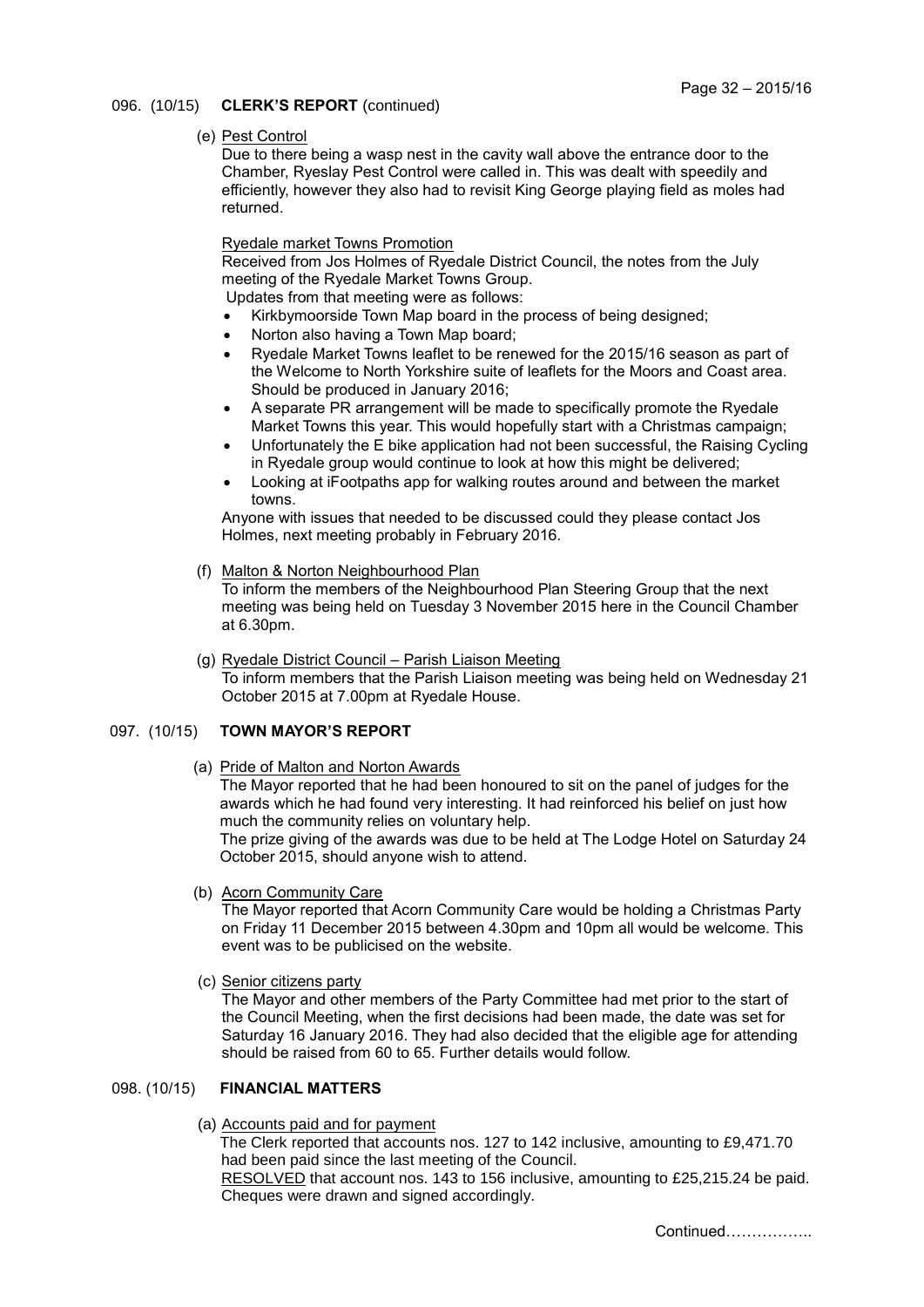### 098. (10/15) **FINANCIAL MATTERS** (continued)

- (b) Financial report The Clerk's financial report for the period 01.09.15 to 30.09.15 was received.
- (c) Budgetary monitoring The Clerk's report for the period ending 30 September 2015 was received.

# 099. (10/15) **PLANNING MATTERS**

- (a) Planning applications referred to the Town Council by Ryedale District Council, for comment and/or recommendation were dealt with as follows: -
- 15/01050/FUL Erection of a 2no.bedroom detached dwelling. Land at 28 Whitewall, Norton, Malton. For: Ms S Major RESOLVED Recommend Approval.

15/00827/FUL Erection of a concrete plinth to access washout valves and air valve covers for the adjacent rising main scheme to include a 1.4m high surrounding post and rail fence together with installation of 2.5m high vent stack to the north of the concrete plinth installation. Land between River Derwent and Railway Line Menethorpe Lane, Menethorpe, Malton For: Yorkshire Water (Ms Sarah Vautrey) RESOLVED Recommend Approval.

(b) Planning decisions notified by Ryedale District Council:-

| Approved<br>15/00863/HOUSE | Erection of single storey side extension and conservatory to replace<br>conservatory to rear elevation.<br>81 Welham Road, Norton, YO17 9DS                                                                                                                                                                       |
|----------------------------|-------------------------------------------------------------------------------------------------------------------------------------------------------------------------------------------------------------------------------------------------------------------------------------------------------------------|
| 15/00848/FUL               | Retention of site for use as hand car wash with retention of associated<br>equipment to include two containers, car port, two static signs and entrance<br>/ exit gates (retrospective application).<br>5 Church Street, Norton, YO17 9HP<br>NB. Consent granted for 3 years only, to 24 <sup>th</sup> Sept 2018. |
| 15/00921/HOUSE             | Erection of single storey extension to east elevation following removal of<br>existing conservatory.<br>10 The Gallops, Norton, YO17 9JU                                                                                                                                                                          |
| 15/00915/HOUSE             | Erection of two storey side extension to form additional bedroom following<br>removal of existing lean to extension.<br>13 Parliament Avenue, Norton, YO17 9HF                                                                                                                                                    |
| 15/00825/FUL               | Replacement of window to Wold Street frontage with a pair of panelled<br>entrance doors and formation of pitched roof over part of existing single<br>storey flat roofed food preparation area.<br>7 Wold Street, Norton, YO17 9AA                                                                                |
| Refused                    |                                                                                                                                                                                                                                                                                                                   |
| 15/00877/FUL               | Erection of a three bedroom dwelling with attached double garage with<br>bedroom above<br>Land to the rear of 72 Welham Road, Norton, YO17 9DS                                                                                                                                                                    |
| 15/00916/HOUSE             | Erection of two storey extension to west elevation (revised details to refusal<br>15/00251/HOUSE)<br>104 Parliament Street, Norton, YO17 9HE<br>Continued                                                                                                                                                         |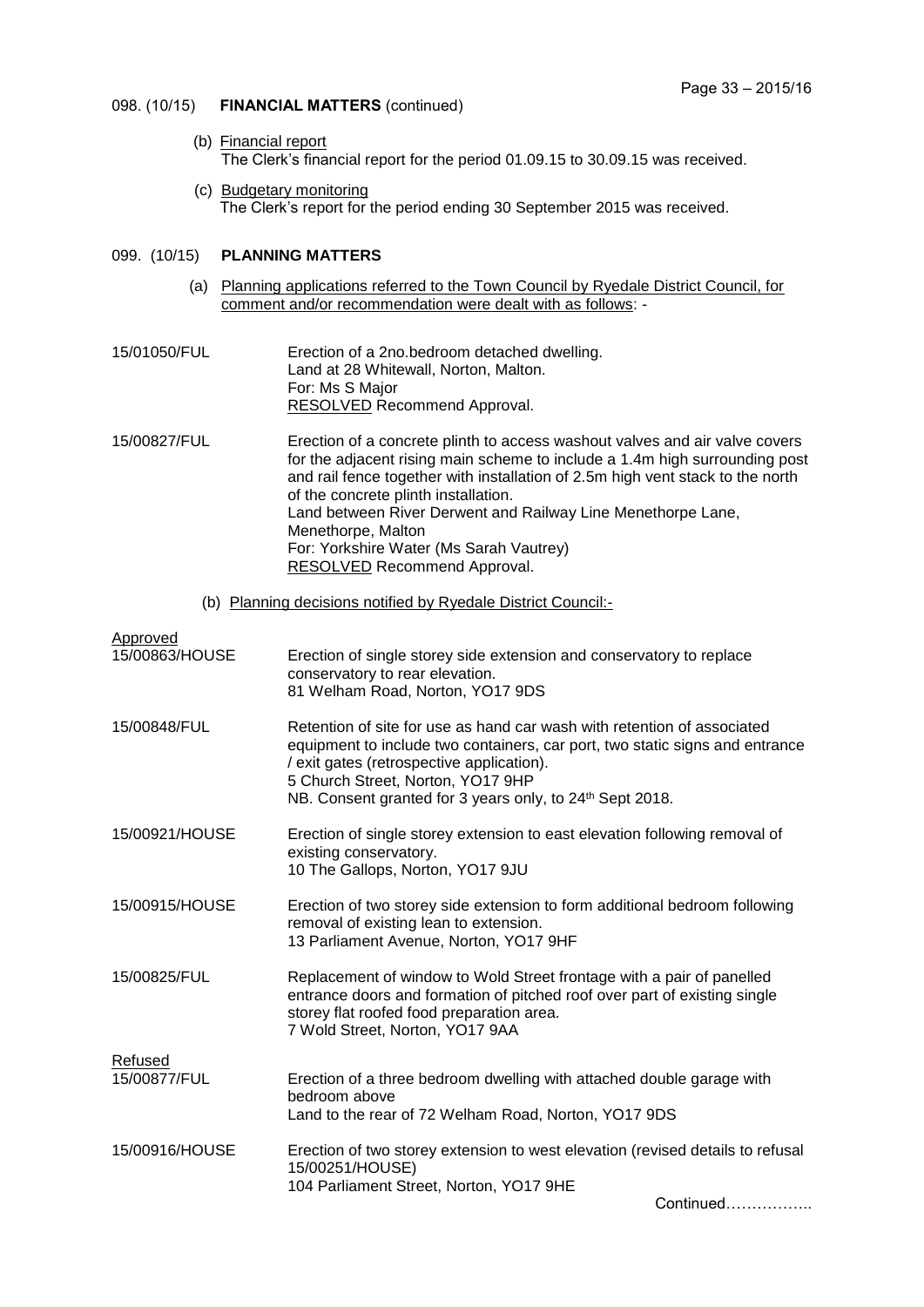### 100. (10/15) **TENDERS FOR GRASS CUTTING**

The Tender for the County Council verge cutting within the 30mph limits of the town was due for renewal in April 2016, as was the Tender for the Town Council play areas and open spaces grass cutting.

RESOLVED to continue the County Council verge cutting for a further contract period, all as marked on the County Council maps.

Tenders for both contracts to be sent out with a closing date for replies of 30 November 2015.

## 101. (10/15) **NORTH YORKSHIRE FIRE AND RESCUE AUTHORITY**

Following the presentations from both Danny Westmoreland, the District Group Manager, and Steve Howley, the Secretary of the North Yorkshire Fire brigade Union, members made the following response to the consultation on the Fire Cover Review RESOLVED that with the growth planned for the area, and with the introduction of the third option referred to this evening of no change, that the Town Council makes the recommendation that there be no change to the level of cover at Malton Fire Station.

#### 102. (10/15) **ST NICHOLAS STREET CAR PARK LEASE OF CAR PARKING SPACES**

RESOLVED that this item be dealt with as an excluded item to be discussed at the end of the meeting.

# 103. (10/15) **ENVIRONMENT AGENCY** - **KIRKHAM WEIR AND SLUICES**

Members received a letter requesting a community representative to the Environment Agency Engagement Group. RESOLVED that as Councillor Lloyd-Williams had applied to be considered for the Engagement Group, and was also willing to represent the Town Council that he be put forward to represent the Town Council as well.

# 104. (10/15) **CORRESPONDENCE**

- (a) North Yorkshire Police and Ryedale Safer Neighbourhoods Team Local Crime Update and monthly crime statistics for Northern and Southern Ryedale, for September 2015. For information. Noted.
- (b) St Peter's Church Celebrating Christmas in Norton, letter outlining proposals for Christmas displays around the town. Members interested in the idea, the Mayor to make enquiries on using an empty shop window. For information. Noted.
- (c) Norton Community Library thank you letter from Councillor Mrs Shields for the grant. For information. Noted.
- (d) Ryedale Foodbank thank you for grant, from Lesley Hurley. For information. Noted.
- (e) Next Steps thank you for grant, from Leisa Burniston. For information. Noted.
- (f) Ryedale Special Families thank you for grant, from Lisa Keenan. For information. Noted.
- (g) Dickens Gift to Yorkshire thank you for grant, from Clair Challenor-Chadwick. For information. Noted.
- (h) Email from local resident, outlining concerns about traffic in the Beverley road, Mill Street Area. Reply to be sent explaining that these concerns were being dealt with by the County Highway Department.

Continued……………..